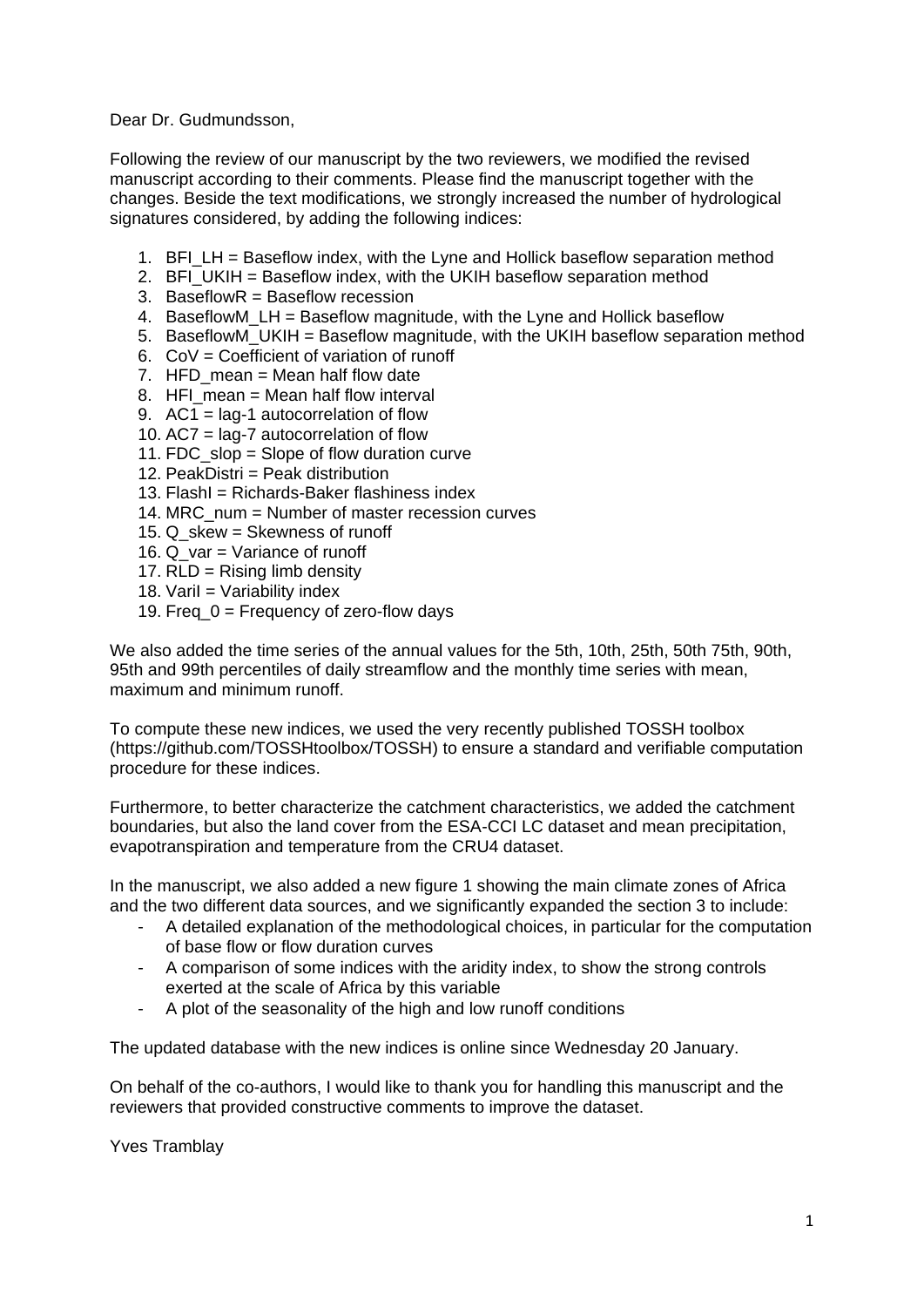## **REVIEWER 1**

**Tramblay et al. present the African Database of Hydrometric Indices (ADHI), a database containing streamflow metrics and metadata for a large sample of African catchments. They describe how the database was created, what it contains, and how the database can be accessed.** 

**They also provide some background information and discuss potential uses of the database. The paper is well organised and mostly well written. The idea of providing a large hydrometric database for Africa is a very welcome one and within the scope of ESSD. While I think that the paper (and the database) could be published with only minor revisions, I am also left with the feeling that the database could be made more attractive by expanding it (more signatures, more metadata, etc.). I leave it up to the authors to decide whether to expand the dataset or not, but below I provide some comments on why I think this would be helpful.**

We would like to thank you for this positive evaluation of the database and the corresponding data paper. We increased the number of hydrological signatures present in the database, by using the TOSHH toolbox recently released [\(https://sebastiangnann.github.io/TOSSH\\_development/p2\\_signatures.html\)](https://sebastiangnann.github.io/TOSSH_development/p2_signatures.html).

We also provided the catchment boundaries and additional attributes such as land cover and mean precipitation and evapotranspiration. These new files will appear shortly in the online repository.

### **Major comments:**

**The title is clear, but when I first read the abstract, I thought that this database also contains streamflow time series. I think it should be made clearer in the abstract that the database does not contain any streamflow time series.** 

We modified the abstract and added "This new African Database of Hydrometric Indices (ADHI) provides a wide range of hydrometric indices and hydrological signatures computed from different sources of data carefully checked for quality control".

## **I am curious to hear about the authors' experiences with the data owners. What are the main reasons for not allowing to share the (raw) data? This does not have to be part of the paper, but I would be curious to know.**

Different problems can be encountered for data access. Frequently, the organizations in charge of collecting and monitoring hydrological measurements do not have a standardized procedure (website or other) for distributing data. It is therefore often necessary to establish a bilateral research agreement to access the data. In addition, for some organizations, the data is not free and processing fees do apply.

**I think providing more hydrological metrics/signatures would make the database more attractive. Most of the metrics provided are statistical metrics, with somewhat limited use for hydrological (process) studies. There is a wide range**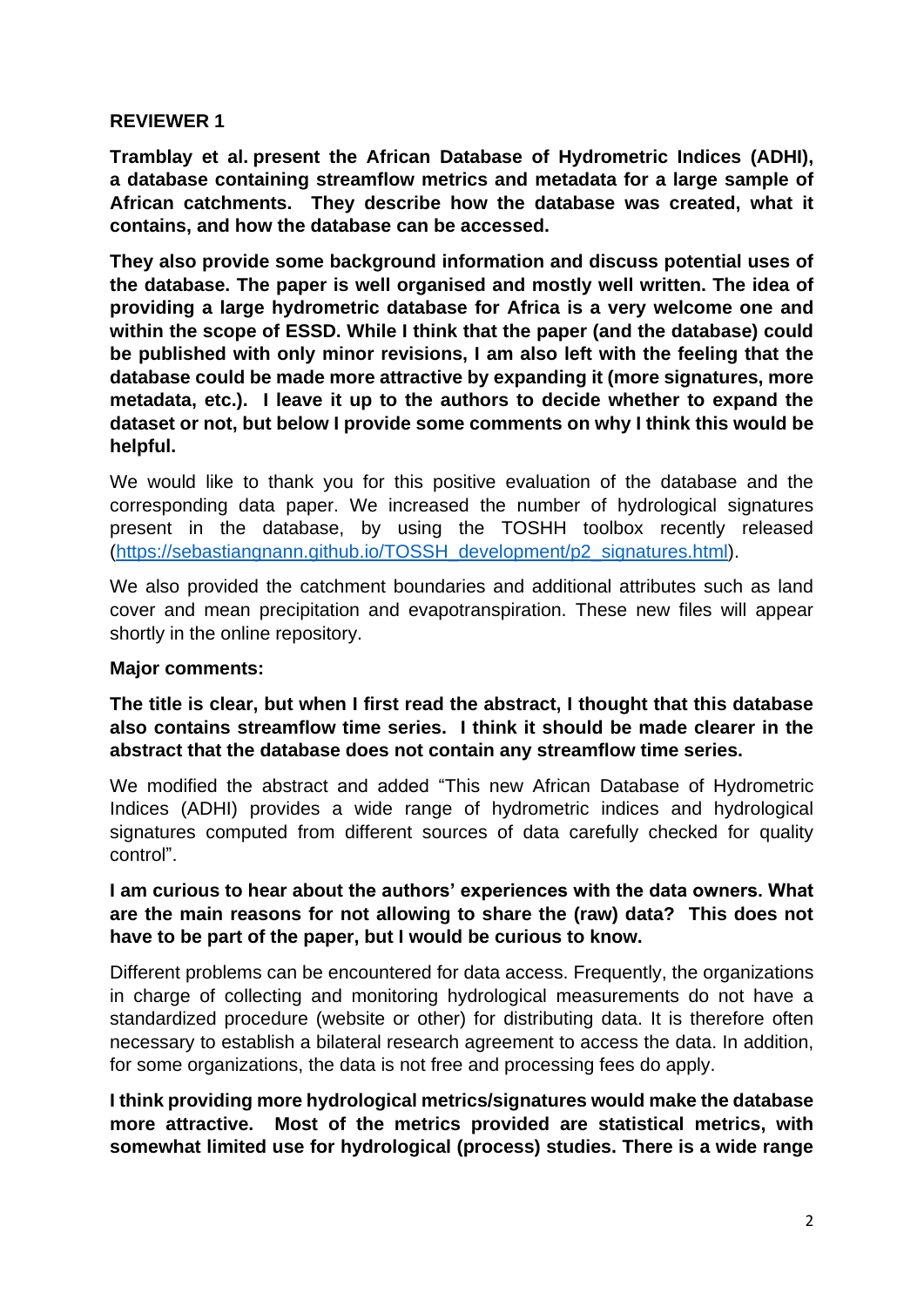## **of potentially more meaningful signatures (e.g. Addor et al., 2018; or see McMillan, 2020, for a review focusing on process-based signatures).**

We expanded the range of signatures considered, using the TOSHH toolbox recently released, and added the references suggested. The use of this toolbox ensures a consistent calculation of the indices across different datasets and projects. We focus on the indices requiring discharge measurements only, and added signatures about base flow, statistical properties of discharge (skewness, autocorrelation etc.) and also time series of monthly and percentile-based indices.

We choose to focus on the indices requiring discharge only, since there is no consensus on the best precipitation product over Africa, from station-based datasets (CRU, GPCC, REGEN…) or satellite-based products (TRMM, GPM, CHIRPS etc..).

To clearly stress this point in the manuscript we added this section:

To document the mean annual precipitation and evapotranspiration at the catchment scale, the CRU4 dataset has been considered (Harris et al., 2020). However, without long-term and homogeneous ground monitoring networks over the African continent, no best precipitation database could be identified for Africa as a whole (Sylla et al., 2013; Beck et al., 2017; Awange et al., 2019; Satgé et al., 2020). For some regions, such as Northern or Equatorial Africa, there are large differences between different remote sensing or gauged-based precipitation products (Gehne et al., 2016; Harrison et al., 2019; Nogueira, 2020), in particular for extreme precipitation events. This is the reason why we choose to provide only time-averaged precipitation and evapotranspiration, and for a particular application to a given catchment, the user is advised to check the best available precipitation product for that area.

## **Similarly, while the database contains some metadata, there is potential to provide much more information. You already calculated catchment shapefiles, which could be shared as well. You could also use the shapefiles to extract more catchment characteristics from global (or African) data products. For example, there are products for P, T, PET, and for many catchment attributes, which would make the database more attractive (in my opinion).**

We re-processed the catchment delineation and we now provide in the dataset the catchment boundaries in a Shapefile format. We also added mean precipitation, temperature and PET from CRU, averaged over a common time period for all basins. We also added the percentage of the main land cover classes from ESA Land cover 2018, as basin descriptors in addition to elevation characteristics.

## **Otherwise, it might be a bit hard to compete with recently published datasets that provide time series and various catchment attributes, despite the geographically unique coverage of your database.**

There is no competition here. Different databases offer different kind of data, contributing to open data for scientific research. We hope this new dataset that we are providing will be helpful primary for African students and researchers that often have difficulties in accessing this kind of data.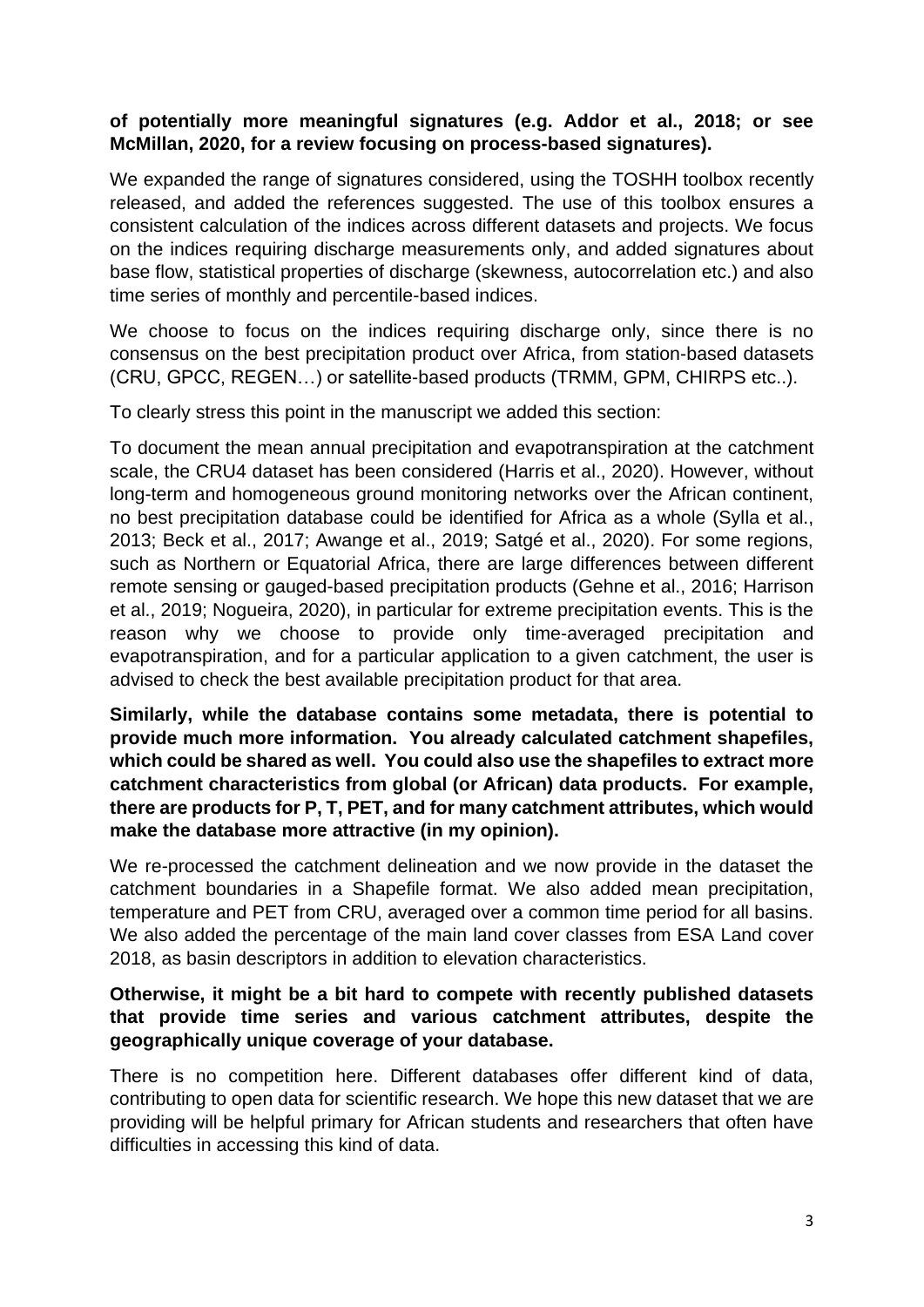# **Since the original time series are not accessible, there is no way to reproduce the derived indices. But I think that it would be helpful if you could share the code used to create the database.**

We homogenized the computations of the indices using mostly the TOSHH toolbox, that is already available online. We are currently working on a specific code to automate the whole process, with the aim to provide to end-users or basin agencies the capacity to produce the hydrometric indices themselves with new data (mainly by facilitating the pre- and post-processing of data files, since most of the codes are already available in the TOSHH toolbox).

## **It would be helpful to discuss a little bit more quantitatively how this database differs for example from GSIM. How many more catchments are in there? This will make it easier for users to see the advantages of that dataset.**

We agree, and added a map and additional text to better explain the data sources and also the comparison with GSIM.

In this ADHI dataset, we combined 672 stations from SIEREM, 794 from the GRDC so a total of 1466 with at least 10 years of data between 1950 and 2018 and a mean record length of 33.3 years and half of the stations have more than 30 years of data.

In GSIM, there are 979 stations in Africa, with record length from 1 year to 110 years until 2015, and a mean record length of 33.8 years.

The major difference is that GSIM will not be updated, when ADHI will.

**There are a few language errors and some unclear sentences. It's mostly minor, but I think proofreading the paper again would be helpful. I made some comments on that in the list below.**

### **Minor comments:**

**L:85-86: "carefully checked for quality control". I would rephrase this – you do a quality control, that is, you check for quality. But you don't check for quality control.**

We changed to: "..different sources of data after a quality control".

## **L.86-87: This first suggested to me that the database also includes the discharge data, which (unfortunately) it doesn't. I would suggest rephrasing it so that this is clear. The same holds true for the following sentences.**

We changed to: "This new African Database of Hydrometric Indices (ADHI) provides a wide range of hydrometric indices and hydrological signatures"

### **L.104: "aquifers" – remove the "s"**

done

### **L.126: You mentioned two main reasons, but you then list 3 points.**

Replaced by "several reasons"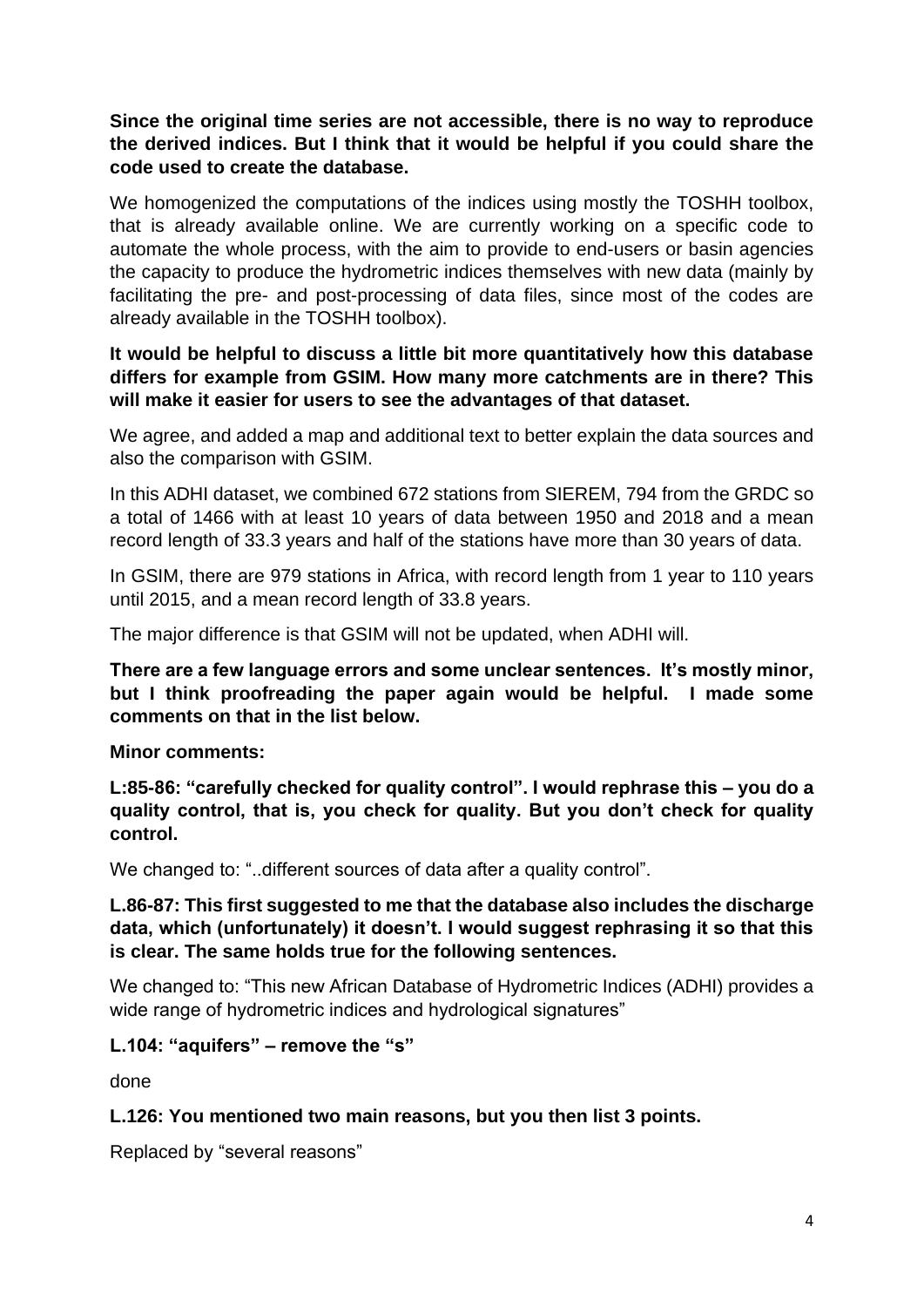# **L.134: I would suggest writing 20th century instead of using Roman numerals.**

changed

**L.132-136: That sentence is quite long and could be simplified/split.**

We rephrased the sentence to shorten it.

**L.144: The reference Gnann et al. (2020) doesn't really fit here as the study does not look at climate change or human activities. It would fit better into the next sentence after Westerberg et al. (2020).**

done

**L.181: "A careful inspection" – please be more explicit here.**

We replaced "careful" by "visual"

**L.187: "After this data quality processing step,...". Do you mean all the steps described above, that is the minimum length requirement, checking for duplicate time series, and merging with the GRDC?** 

yes

**L.197: Replace "About" with some other word, it sounds a bit awkward.**

We replaced it by 'for'

## **L.202-205: I would suggest rephrasing that sentence. I think I understand what you want to say here, but it's a bit unclear.**

We rephrased the sentence to:

For only a few data points in the discharge time series, some obvious errors were detected with daily discharge exceeding by several orders of magnitude the median flow. In these cases, the data has been reported as missing data in an absence of an objective criterion to correct the record.

# **L.219-220: "manyfold" instead of "many folds"**

**Changed** 

**L.230 and others: perhaps write southern Africa to clearly distinguish between the south of Africa and South Africa. Technically, the capitalisation should suffice, but it can be a bit confusing.**

Changed, we distinguish between southern Africa, the region, and South Africa, the country.

### **L.231 "includes" remove the "s"**

Removed

**L.283: I'm not sure what you mean by "relative indices computed with a base period as reference, such as standardized drought indices." To which indices do you refer to?**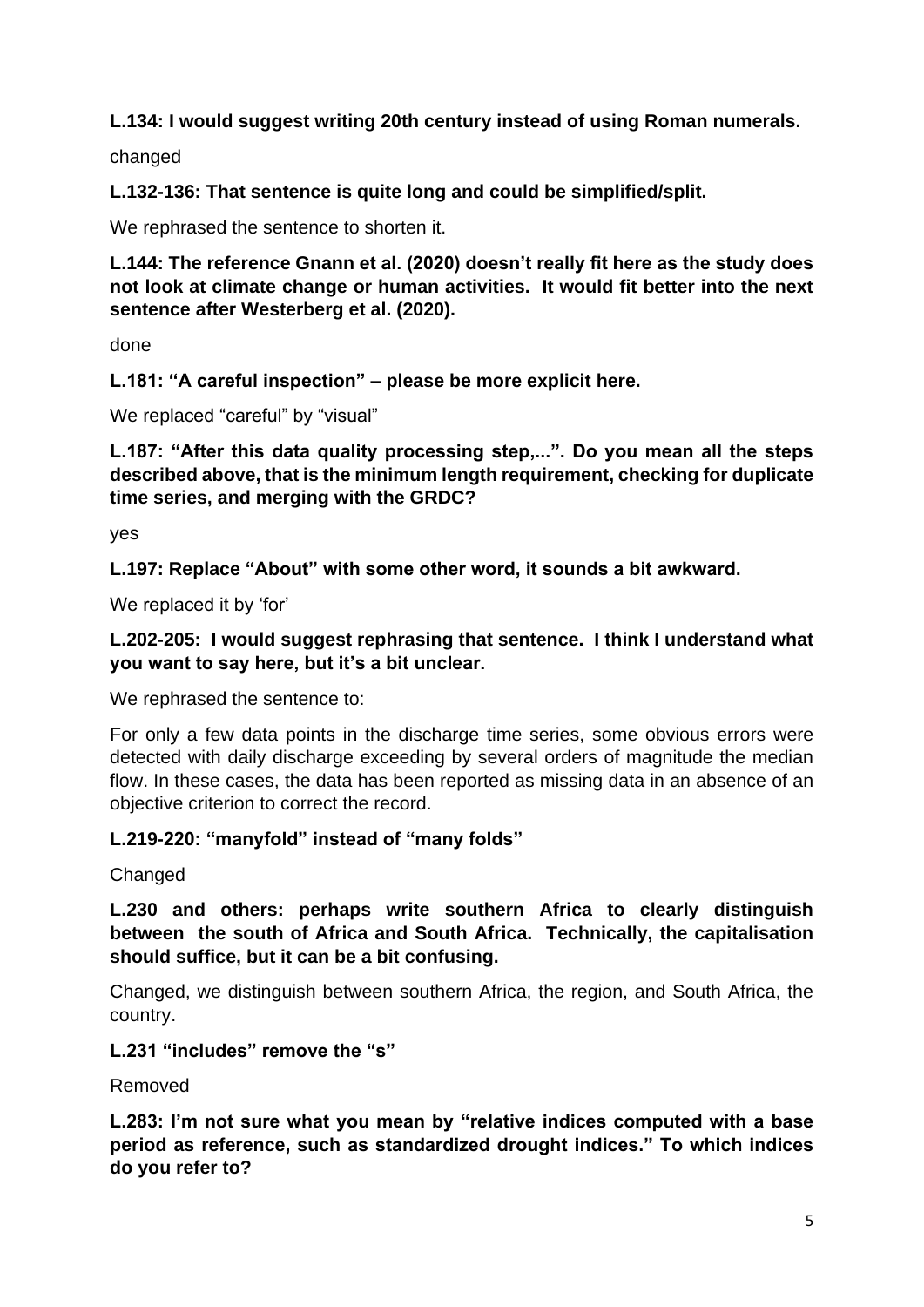We removed this sentence

## **L.309: Here you use "indexes", earlier on "indices"**

We replaced by 'indices'

**L.316: I am not entirely sure about the purpose of this paragraph. It reads like a discussion, which I didn't expect in that section. But it's a bit vague and doesn't really help the reader (in my opinion).**

We moved this part to the conclusion. The main idea of this part was to explain that other composite indices can be computed from the ones supplied in the present ADHI database.

## **L.351: "sumary.txt file" is called "summary.tab" in the database**

**Changed** 

**L.360: "contains" – remove the "s"**

removed

**L.380: do you mean "organisations" here rather than "organisms"?**

We replaced by 'institutes'

**L. 418-420: Could you provide links (if they exist) to the GRDC and the SIEREM database websites? (Obviously the data cannot be accessed that way, but providing contact info of the data owners would be helpful.)**

We added the two websites

**Figure 1: In the caption you mention twice that regulated basins are basins with dams.** 

We updated figure 1

### **References**

**Addor, N., Nearing, G., Prieto, C., Newman, A.J., Le Vine, N. and Clark, M.P., 2018.A ranking of hydrological signatures based on their predictability in space. Water Re-sources Research, 54(11), pp.8792-8812.**

**McMillan, H., 2020. Linking hydrologic signatures to hydrologic processes: A review.Hydrological Processes, 34(6), pp.1393-1409.**

These references have been added to justify the selection of indices/signatures.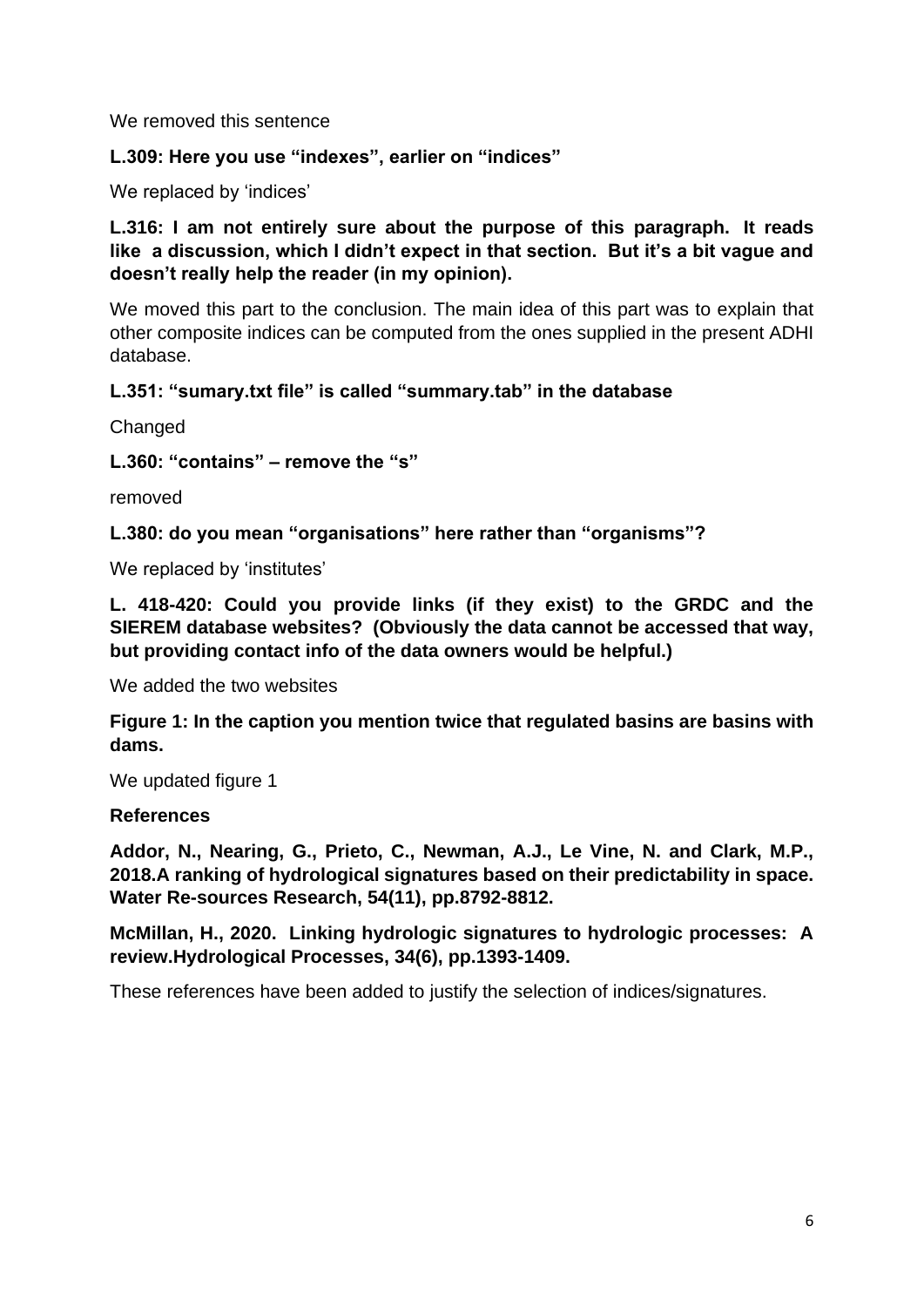# **REVIEWER 2**

Dear Dr. Do,

Please find below our responses to your comments.

**This manuscript introduces the African Database of Hydrometric Indices (ADHI), an unprecedented collection of streamflow signatures for Africa. I believe the data product will be greatly appreciated by the regional and global hydrology communities (myself included) as it can potentially fill a significant gap in in-situ records of streamflow and thus can advance hydrologic research over the tropics.** 

Thank you for your interest in this dataset.

**Although I fully support the publication of this dataset, I have the feeling that the dataset (and associated manuscript) has been developed in a rush, and thus has missed an opportunity to become a great product that benefits a broader range of users. For example, only time series of annual mean, annual max, and annual 7-d min streamflow indices are published although the authors have done an excellent job in synthesizing and quality-controlling that much daily streamflow data.**

The main goal of submitting this data paper in ESSD is to open the discussion with potential end-users of this dataset, about potential improvements on the short term but also on the long term. Contrary to the Global Streamflow Indices and Metadata Archive (GSIM), this ADHI database will be updated over time, by including recent discharge measurements but also ancillary data to document the catchment characteristics. To provide these hydrometric indices is a first step, the next step would be to provide much more attributes such as those available in the CAMELS dataset (Addor et al. 2017).

According to your recommendation and those of the other reviewer, but also the feedback received from some users who already downloaded the database (240 as in January 2021), we improved the database to better fulfill the end-user needs. The new upgraded version should appear in the online repository in a couple of days.

**I'm recommending a major revision to encourage the authors to improve and make the dataset more attractive to the international community. Below, I listed three major improvements that I strongly suggest the authors consider.**

**1. Expand the streamflow indices that could be accessed publicly.**

**- I appreciate the challenges in data restriction that the authors could have faced, but I think that it is defensible to increase the number of published time-series indices from three (in the current phase) to that described in Gudmundsson et al. (2018) - which I believe the authors have mentioned in their manuscript.**

We agree, following also the recommendations of Reviewer 1, we added more hydrological signatures, using the TOSSH toolbox recently released [\(https://sebastiangnann.github.io/TOSSH\\_development/p2\\_signatures.html\)](https://sebastiangnann.github.io/TOSSH_development/p2_signatures.html), to ensure the homogeneity of the calculation procedures across different datasets.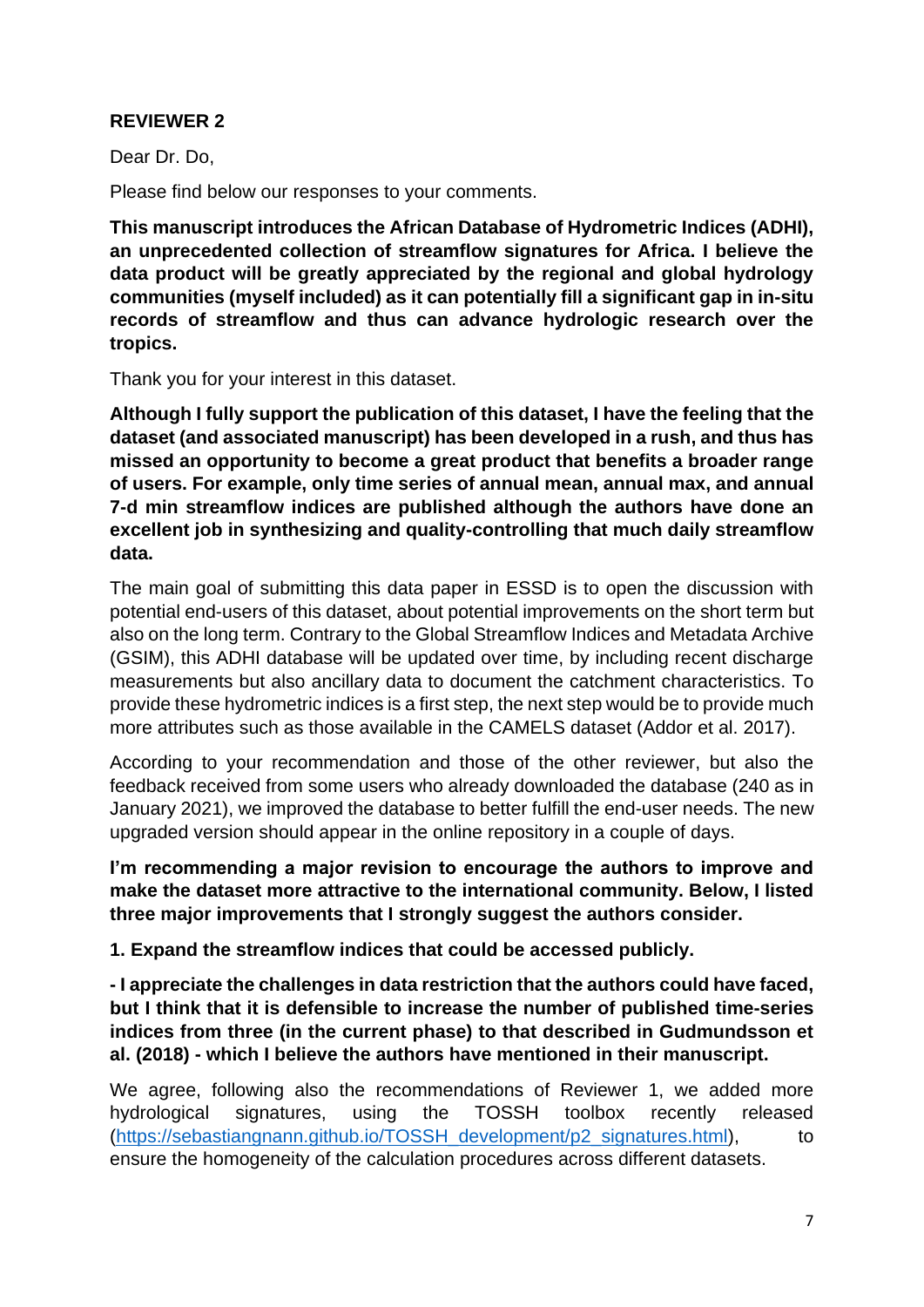**- I do think that at the minimum, time series of monthly indices (mean, max, min) would be highly appreciated by the global community to support a wide range of hydro-climatological research.**

We added these time series in the database.

**- I feel that the static percentiles that currently published in the summary text file could be re-processed using the block-window approach (e.g. yearly) to derive time-series that are useful to assess hydrological changes in Africa.**

We added the time series of the percentiles.

### **2. Providing catchment shapefiles**

**Figure 3 shows that the authors have also compiled/generated a great collection of catchment boundaries. This is another great asset that could benefit a broad range of end-users. I think publishing this information will not inflict any troubles regarding data policies.**

Indeed, the catchment boundaries were delineated using a public dataset (HydroSheds DEM). As indicated in section 2.4 we were able to compare for some basins the areas calculated with the available metadata. But uncertainties remain both on these metadata from very different organizations, but also on the basin delimitation procedure due to the uncertainty on the coordinates of some stations (as indicated also in the GSIM paper). The automatic relocation procedure of stations applied for the GSIM database is probably not optimal in regions with complex orography or areas of low relief and we experienced the exact same issue.

This is why in the last months we tried to: 1/ collect ancient metadata mostly from field campaigns about catchment maps and stations coordinates (in particular many scanned documents from this portal [https://horizon.documentation.ird.fr\)](https://horizon.documentation.ird.fr/) 2/ delineate the catchment boundaries within a GIS for all catchments where the automatic delineation did not work. Now the catchment boundaries will be provided in the updated database (in shapefile format).

## **3. Although I have not provided any specific comments on the manuscript (as I expect a major revision to make the manuscript become stronger), I have some general comments on the writing that may help better highlight the contribution of this dataset:**

**- The title: please consider some assertion titles such as "The production of seventy-year long streamflow indices for 1500 stations across Africa." This type of title reflects better the usefulness of the AHDI and thus will be more attractive to prospective users.**

This title would be misleading to the readers, since not all the 1500 stations have time series over the last seventy years. We modified the title to mention the time period considered, 1950-2018.